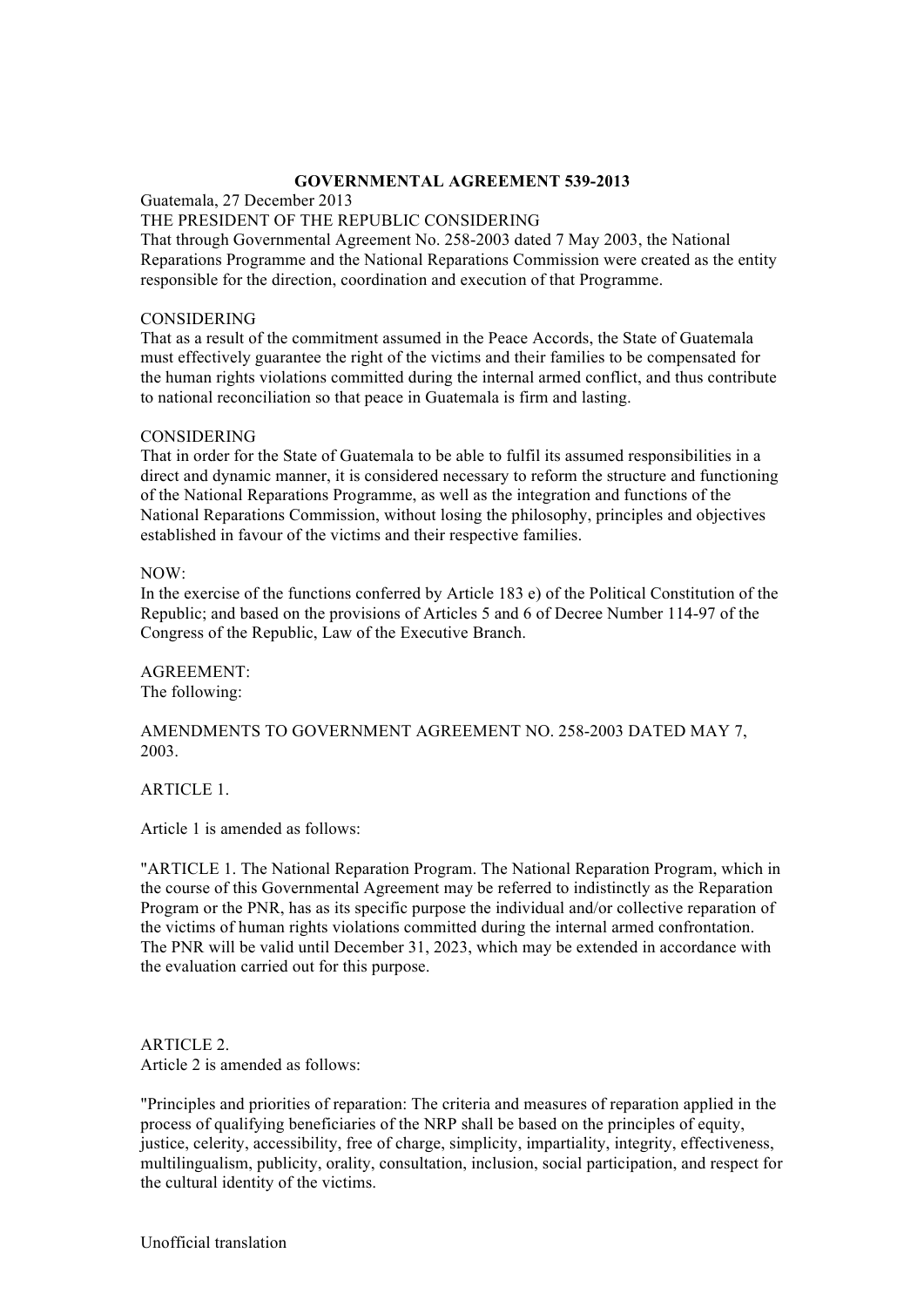The criteria for prioritizing individual beneficiaries will take into account the seriousness of the violations, their socioeconomic condition and social vulnerability, with special attention to widows, orphans, the disabled, older adults and minors. The criterion for prioritizing collective beneficiaries shall take into account the seriousness of the violations, the socioeconomic condition and vulnerability of the communities, organized groups of victims and indigenous peoples affected by human rights violations during the internal armed conflict.

# ARTICLE 3.

Article 2 BIS is added, with the following text:

"ARTICLE 2 BIS - Reparation. The violations of human rights contained in the international human rights instruments recognized and ratified by the State of Guatemala, committed during the internal armed confrontation, shall be compensated.

The actions that generated the human rights violations will be considered exclusively for the purposes of the reparation policy and the comprehensive measures to be promoted.

Reparation for human rights violations will be without prejudice to the appropriate criminal prosecution when the facts that motivated the violations constitute a crime, such as torture, forced disappearance, extrajudicial execution and sexual violation. The displacement of persons, forced recruitment of minors and violations of children's rights are considered serious violations.

In order to implement compensation for victims of human rights violations, the PNR will promote, in a comprehensive manner, the following measures:

1. Dignification of victims through actions in support of exhumations, burials and measures of truth and memory.

- 2. Cultural reparation.
- 3. Psychosocial Reparation and Rehabilitation

4. Material restitution of housing, land, legal certainty of land and productive investment.

5. Economic compensation."

#### ARTICLE 4.

Article 2 TER is added, with the following text:

"ARTICLE 2 TER. Quantification of economic compensation. The amounts of the economic compensation shall be determined by the National Compensation Commission in accordance with the prioritization criteria established in this agreement. In cases in which the amount of the economic compensation is fixed by means of a final judicial sentence, the National Compensation Commission shall apply the fulfillment of the respective sentence. The National Compensation Commission shall determine friendly settlement mechanisms in those cases in which there is a petitioner's request".

ARTICLE 5.

Unofficial translation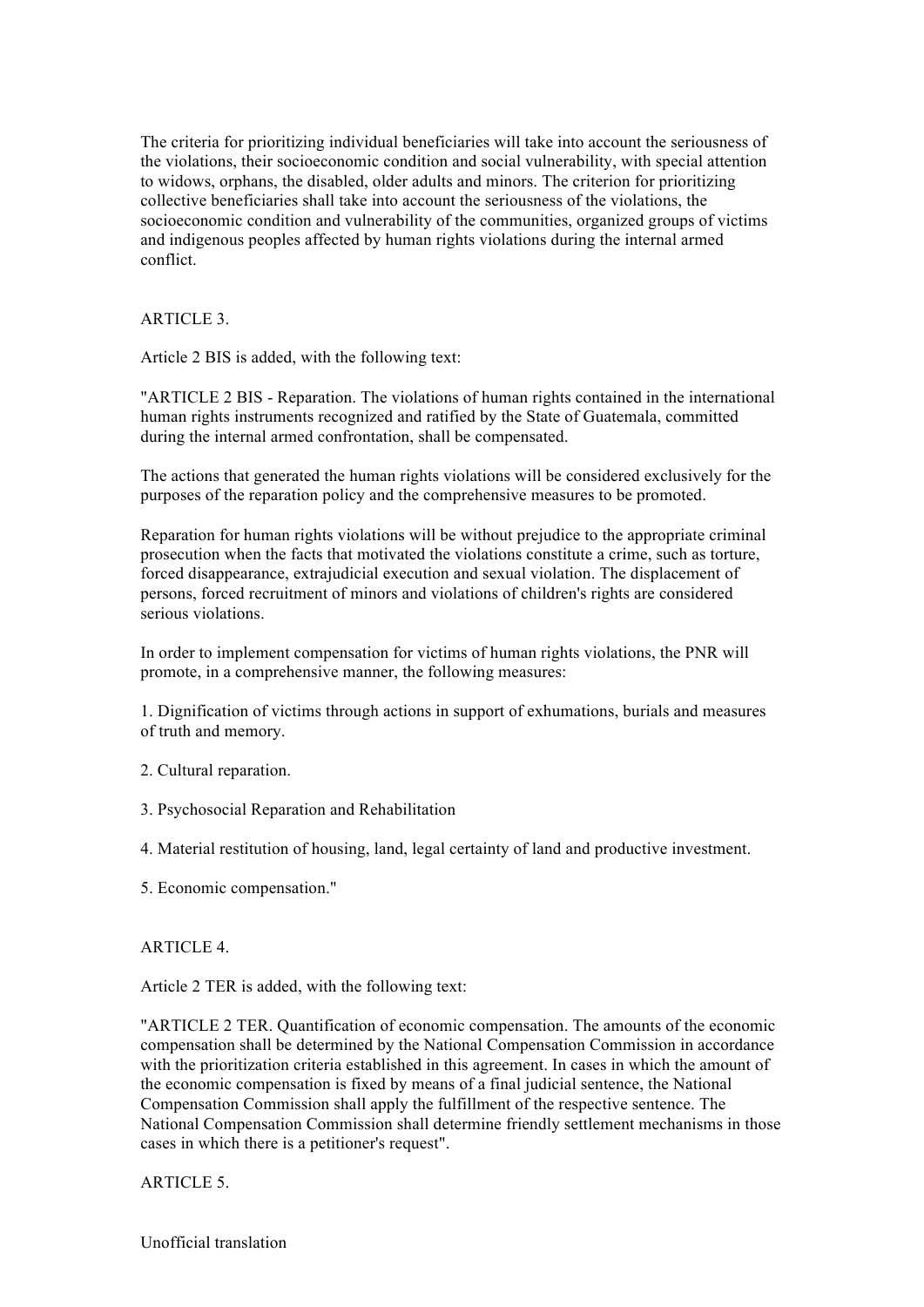Article 4 is amended as follows:

"ARTICLE 4. Integration of the Commission. The National Compensation Commission shall be composed of five members, as follows:

a) A delegate of the President of the Republic who shall preside.

b) The Minister of Public Finance.

c) The Secretary of Planning and Programming of the Presidency -SEGEPLAN-.

d) The Secretary of Peace of the Presidency -SEPAZ-.

e) The President of the Presidential Commission for Coordinating Executive Policy on Human Rights -COPREDEH-.

The incumbent members may delegate their representation to officials in charge of Vice-Ministers, Directors or Undersecretaries".

ARTICLE 6.

Article 4 Bis is amended as follows:

"ARTICLE 4 Bis. Consultative Council. The National Compensation Commission shall convene the organizations, committees and/or associations of victims with national representation at least four times a year, who shall designate their respective representatives, to inform, follow up and evaluate the Institutional Strategic Plan, the Annual Operational Plan and the budgetary regime and its execution. Through the Presidency of the National Compensation Commission, extraordinary summons may be made to deal with urgent matters.

The National Reparation Commission shall evaluate the proposals arising from this type of call, which may be incorporated into the management of the public policy of reparation.

ARTICLE 7.

Article 5 is amended, which remains so:

"Functions of the Commission. The functions of the National Compensation Commission are as follows:

a) Define the national policy of the PNR.

b) Establish the amounts of the economic compensation in accordance with the provisions of article 2 Ter of this agreement and ensure full compliance with the individual and/or collective compensation of the victims of human rights violations committed during the internal armed confrontation.

c) Establish mechanisms for dialogue and friendly settlement with the beneficiaries of reparations.

d) Approve its internal regulations, as well as the PNR regulations, manuals, instructions and procedures presented by the Executive Directorate.

e) Convene victim organizations, committees or associations to promote information and consultation processes.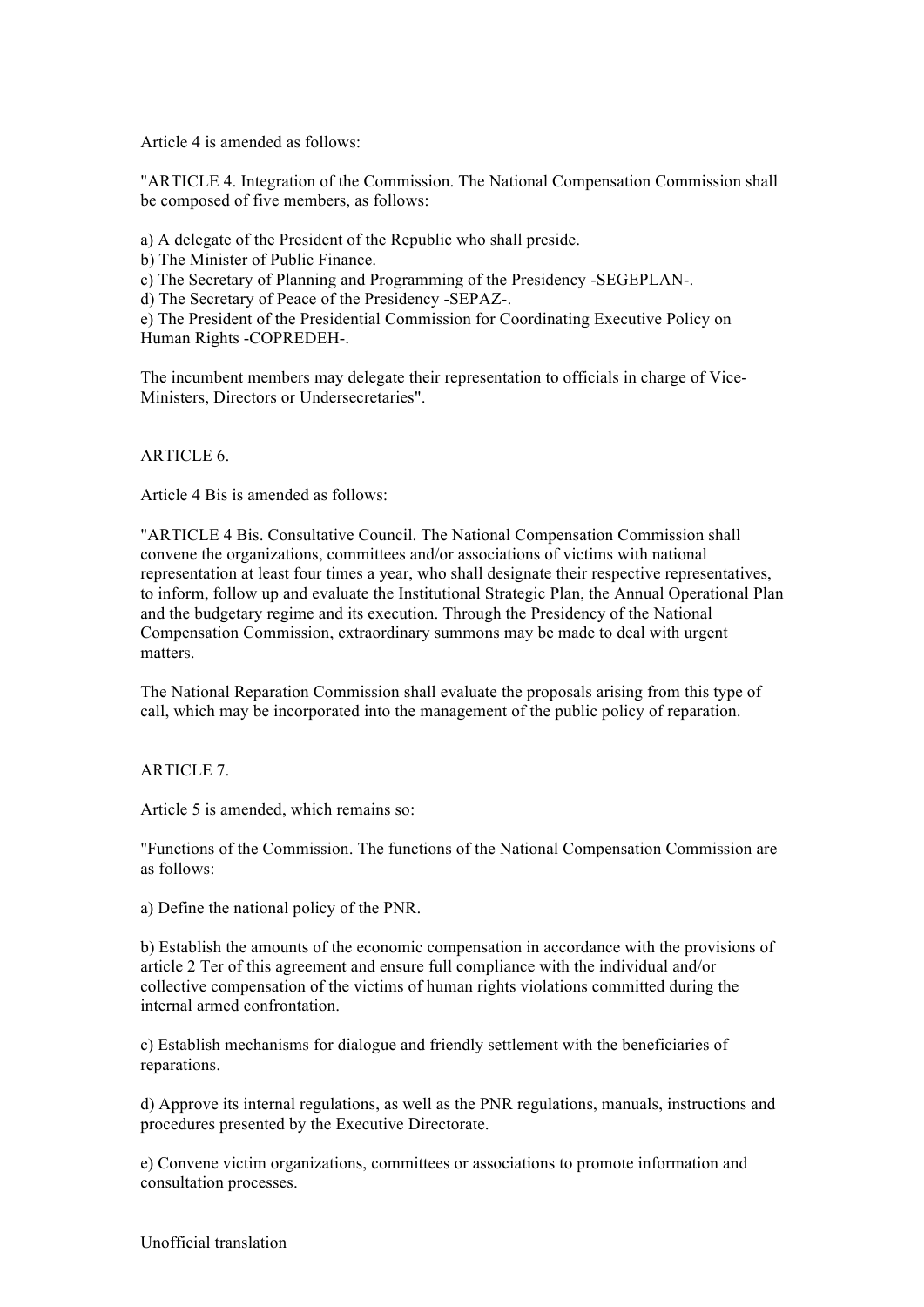f) Consult with communities and organizations of victims, indigenous peoples and human rights, the reparation measures to be implemented.

g) Approve the annual programmes of the PNR and their financial, budgetary and administrative requirements.

h) Resolve cases and situations not provided for in this Agreement, in accordance with laws, regulations and other legal provisions, unless the nature of the case, the situation or legal imperative requires recourse to other bodies, authorities or procedures.

i) Request the necessary reports on the financial execution and progress of the Program from the Executive Direction.

j) Delegate to the President of the National Compensation Commission the approval, resolution and granting of compensation measures in accordance with the provisions of this governmental agreement.

k) The other functions that contribute to the better development of the PNR".

### ARTICLE 8.

Article 6 is amended, which remains so:

"ARTICLE 6. The President of the Commission. The President of the Commission has, among others, the following attributions:

a) To preside over the sessions of the Commission.

b) To legally represent the Commission.

c) To oversee the effective development and fulfillment of the National Compensation Program and to keep the Commission, as well as the President of the Republic, duly informed thereof.

d) Issuing, in representation of the National Compensation Commission, the resolutions that are considered to be necessary to properly carry out the public policy of redress."

#### ARTICLE 9.

Article 7 is amended as follows:

"ARTICLE 7. Of the Executive Direction and its functions. The Executive Directorate is created, whose head shall be appointed by the National Compensation Commission, which shall have recognized managerial experience in public policies and programs. The basic functions of the Executive Directorate are as follows

a) Implement the national PNR policy defined by the National Compensation Commission.

b) Efficiently manage the resources of the PNR, effectively carrying out the executive and technical activities that demand individual and/or collective compensation for victims of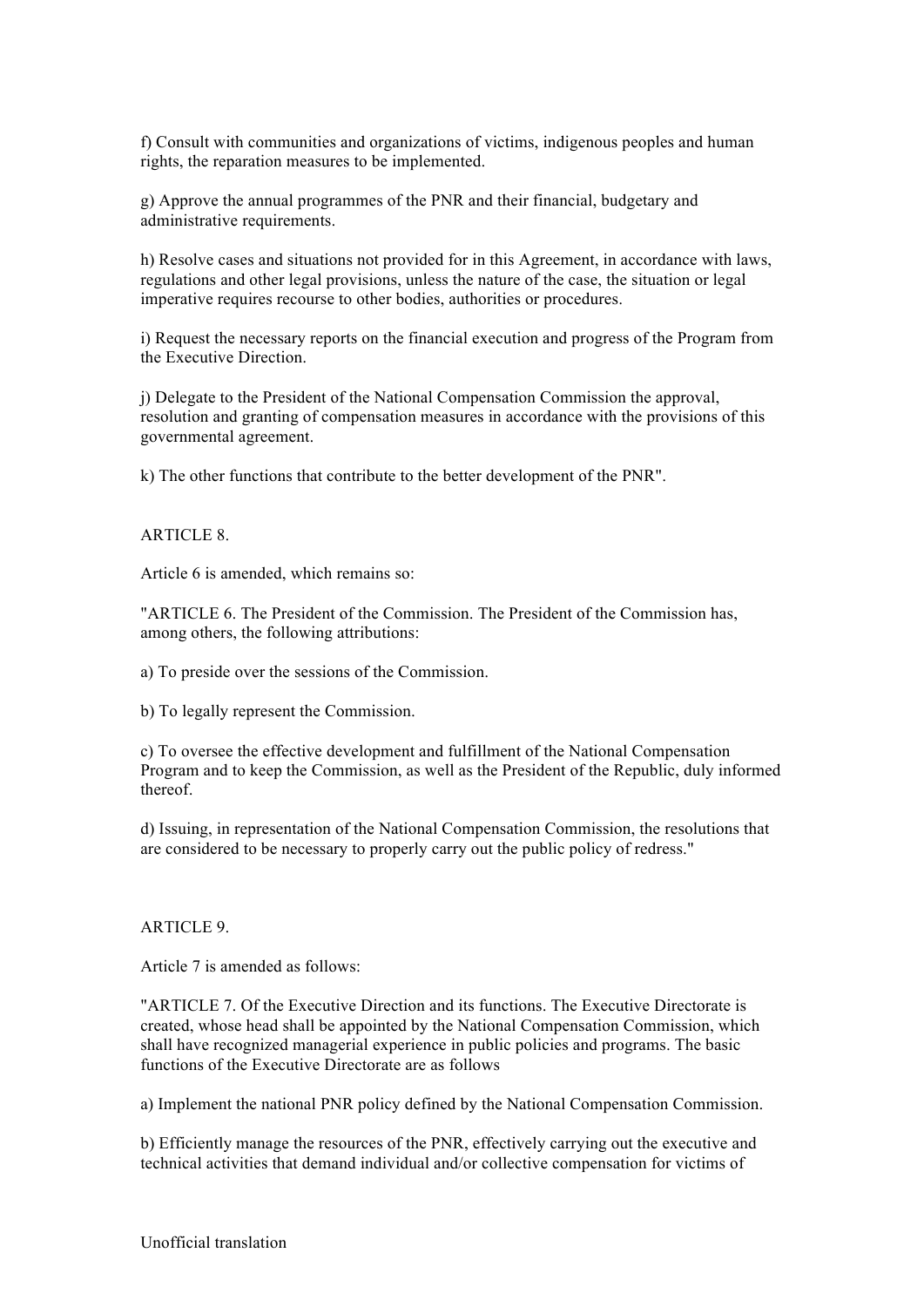human rights violations committed during the internal armed confrontation, based on the guidelines and resolutions issued by the National Compensation Commission.

c) Submit proposals for PNR regulations, manuals, instructions and procedures to the National Reparations Commission.

d) Ensure compliance with PNR regulations, manuals, instructions and procedures, as well as timely and effective implementation of the components of the Programme, especially those related to the qualification of victims.

e) Submit to the National Compensation Commission the annual PNR programs and their financial, budgetary and administrative requirements.

f) Submit to the CNR annual reports and those required, on the financial execution and progress of the Program.

g) Design and implement the administrative and functional structure of the Program at the central, regional and departmental levels.

h) The Executive Director shall perform the functions of Secretary (a) of the National Compensation Commission, participating in the sessions of the CNR with voice but without vote.

i) Coordinate the activities of the National Reparations Programme with governmental and non-governmental bodies, as well as with the Advisory Council, the International Community and the Inter-American and United Nations Human Rights Systems, in accordance with the Commission's guidelines.

j) Prepare and propose projects for the application of reparation measures for approval and granting by the President of the National Commission for Reparation.

k) Other functions that contribute to compliance with the provisions of this agreement for the better progress and development of the Program, and those assigned to it by the National Compensation Commission.

ARTICLE 10.

Article 9 is amended, which remains so:

"ARTICLE 9. Resource management. In resource management, at least ninety percent.

(90%) of the amount allocated to the National Compensation Program in the General Budget of Income and Expenditure of the State, shall be allocated exclusively to own compensation actions, and the rest to operation. The Commission is empowered to adopt the financial administration mechanisms it deems appropriate in accordance with the Law on the matter.

# ARTICLE 11.

Article 12 is reformed, which remains so:

"ARTICLE 12. Allocation of Resources. The Ministry of Public Finance, as of the effective date of this agreement, shall make the corresponding budgetary provisions in the General